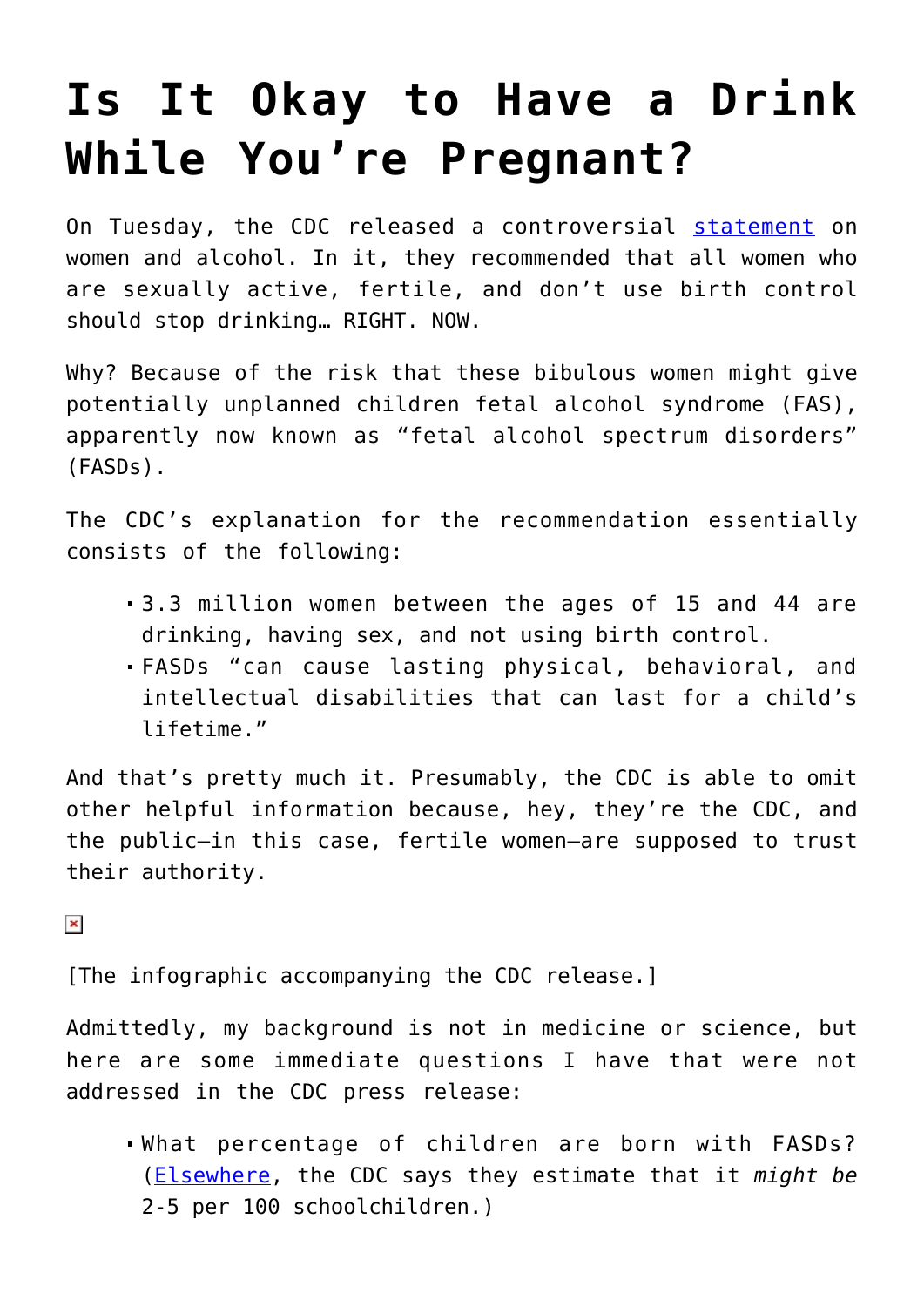- What percentage of women consume alcohol during a pregnancy? (Estimates are that 10% of pregnant women report having any alcohol [could be as little as one drink] during their pregnancies.)
- What percentage of women who consume alcohol during a pregnancy give birth to children with FASDs?
- What's the amount and frequency of alcohol consumption among those women who give birth to a child with FASDs? (This is perhaps the most important question.)

As far as I can tell, the reason this last question isn't answered by the CDC is also connected with their umbrella recommendation. There simply isn't definitive information on mothers who give birth to FASD children. Usually, FASDs are linked to women who consume a lot of alcohol over the course of their pregnancies (15+ drinks per week), but then one has to also take into account frequency of binge-drinking, age, differences in bodies' reactions to alcohol, etc. There's no formula of alcohol-drinking that will definitely result in an FASD baby. In fact, one of the foremost authorities on the matter has [said](http://alcoholnews.org/Fetal%20Alcohol%20Syndrome.html) that only 4 in 100 children of *heavy drinkers* will have FASD.

And then there are societal factors. The study I see most frequently cited on that score is a [profile](http://fasdcenter.samhsa.gov/documents/WYNK_Numbers.pdf) of 80 women in Washington State published in 2000. Here's what it revealed about the mothers who gave birth to a child with FASDs:

- 96% had at least one mental health disorder.
- 95% had a history of sexual of physical abuse.
- 61% had less than a high school education and 35% had only some college education.
- 59% had an annual gross household income less than \$10,000.

Of the 80 women profiled, 84% felt they had a problem with alcohol use, but 94% did not want to quit because it helped them cope with other issues in their lives. Thus, as Dr. Lisa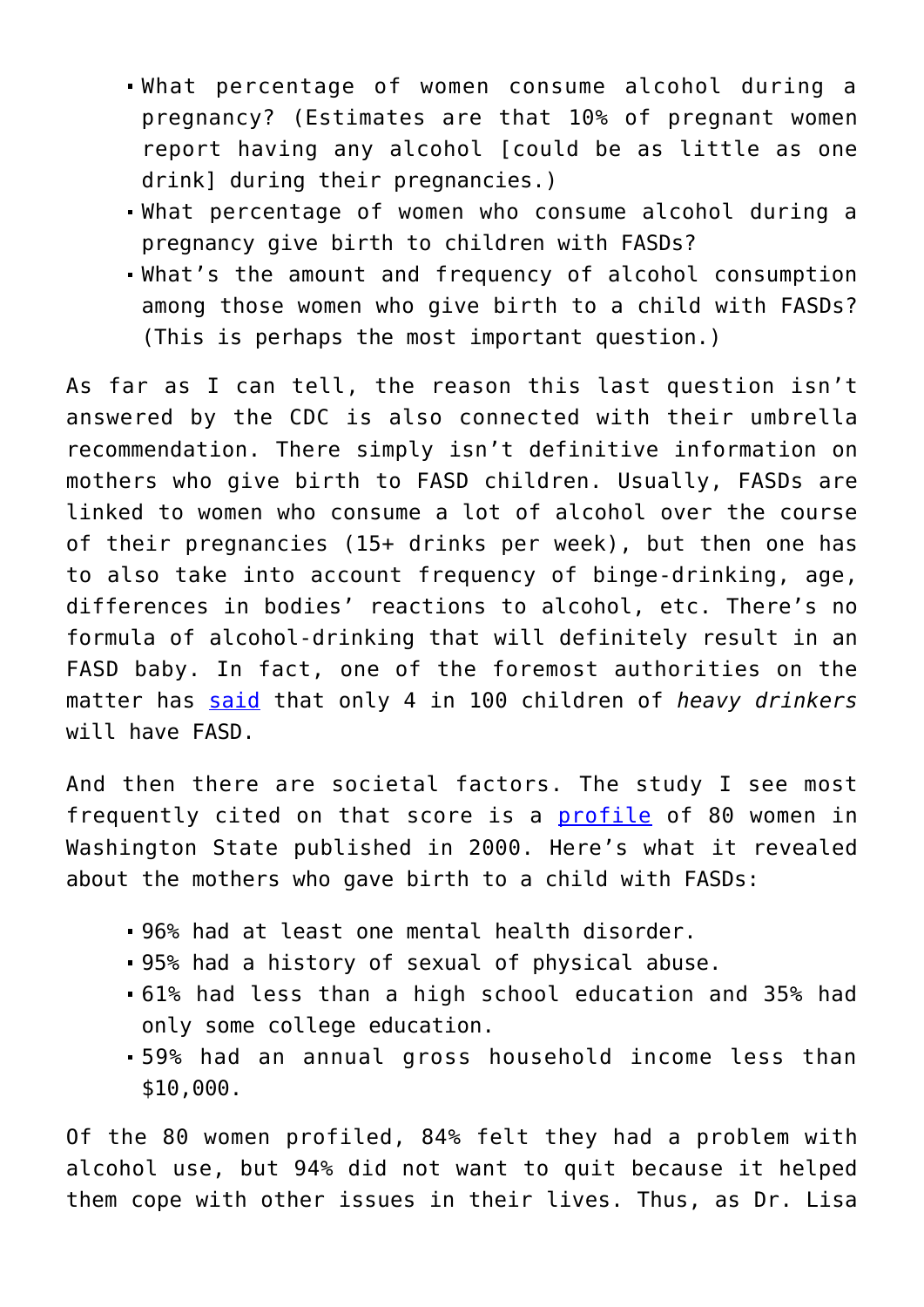Wade, professor of sociology at Occidental College, [points](https://thesocietypages.org/socimages/2015/09/18/fetal-alcohol-syndrome-and-the-social-control-of-mothers/) [out](https://thesocietypages.org/socimages/2015/09/18/fetal-alcohol-syndrome-and-the-social-control-of-mothers/), warnings such as the CDC's don't really reach what should be the target audience:

*"[S]ince women's choices are not highly correlated with the appearance of FAS, the strategy fails. Very few women actually drink at the levels correlated with FAS. If we did not have a no-drinking-during-pregnancy campaign and pregnant women continued drinking at the rates at which they drank before being pregnant, we would not see a massive rise in FAS. Only the heaviest drinking women put their fetus at risk and they, unfortunately, are the least likely to respond to the no-drinking campaign (largely due to addiction)."*

Ivy League professor Emily Oster has also [lamented](http://time.com/4081343/no-alcohol-during-pregnancy/) about the lack of nuance in the no-alcohol-during-pregnancy" recommendations. In response to last year's recommendation made by the American Academy of Pediatrics (AAP), she had this to say:

*"To me, this highlights the very real downside of recommendations like this one, which do not involve any nuance. The bottom line is that while there is clear evidence of the dangers of heavy drinking—especially binge drinking—in pregnancy, the same cannot be said for low levels of alcohol consumption. As even the AAP report acknowledges, there is consensus on this issue. A large share of OBs in the U.S. report telling their pregnant patients that some alcohol is fine."*

Again, neither medicine nor science is my specialty, so I only put this out for discussion. From what I've read, it seems that the maxim "moderation in all things" applies to pregnant (or potentially pregnant) women when it comes to alcohol. But, if you have compelling evidence that shows that women should avoid all alcohol during pregnancy, please share it with me and the Intellectual Takeout audience.